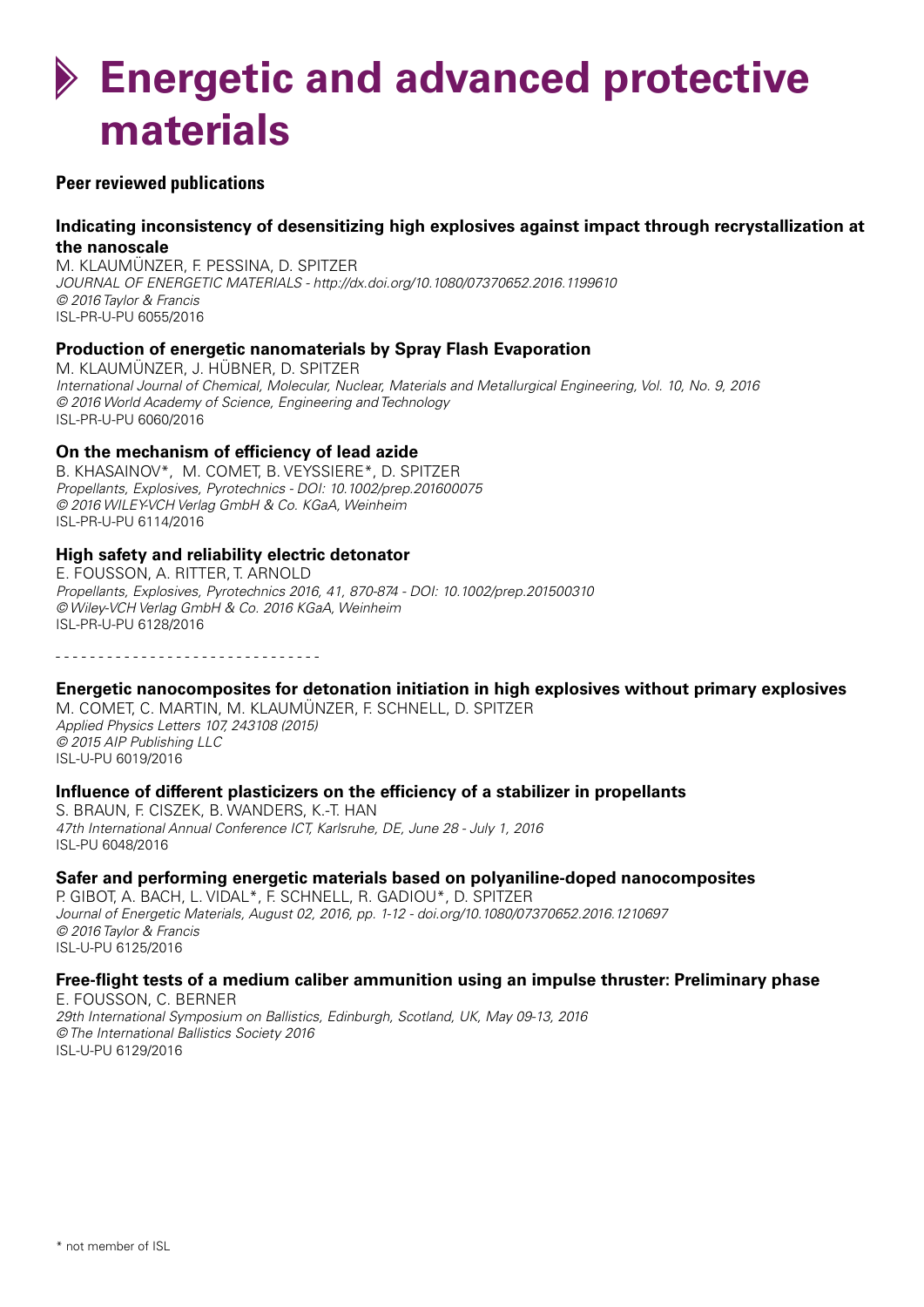# **Flight techniques for projectiles**

# **Peer reviewed publications**

# **Instrumentation of the basic finner reference projectile for attitude measurements at supersonic velocities**

L. BERNARD, R. ADAM, D. SCHMOLTZI, C. THOMAS, J. KREITZ, A. SCHNEIDER *IEEE Aerospace and Electronic Systems Magazin, Issue 31, Vol. 2, 2016 © IEEE 2016* ISL-PR-U-PU 6025/2016

#### **Wideband antenna in cavity based on metasurfaces**

M. MARTINIS, L. BERNARD, K. MAHDJOUBI\*, R. SAULEAU\*, S. COLLARDEY\* *IEEE Antennas and Wireless Propagation Letters, Vol. 15, 2016, pp. 1053-1056 © IEEE 2015* ISL-PR-U-PU 6040/2016

# **A conical patch antenna array for agile point-to-point communications in the 5.2-GHz band**

V. JAECK, L. BERNARD, K. MAHDJOUBI\*, R. SAULEAU\*, S. COLLARDEY\*, P. POULIGUEN\*, P. POTIER\* *IEEE Antennas and Wireless Propagation Letters, Vol. 15, 2016, pp. 1230-1233 © IEEE 2015* ISL-PR-U-PU 6041/2016

#### **Quaternion-based IMU and stochastic error modeling for intelligent vehicles**

T. BRUNNER, J.-P. LAUFFENBURGER\*, S. CHANGEY, M. BASSET\* *2015 IEEE Intelligent Vehicles Symposium, Seoul, KR, June 28 - July 1, 2015* ISL-PR-PU 6044/2016

- - - - - - - - - - - - - - - - - - - - - - - - - - - - - - -

#### **Miniature rectangular cavity antennas with circular polarization**

M. MARTINIS, K. MAHDJOUBI\*, R. SAULEAU\*, S. COLLARDEY\*, L. BERNARD, A. SCHNEIDER *EuCAP 2016, 10th European Conference on Antennas and Propagation, Davos, CH, April 10-15, 2016 © EurAAP / IEEE* ISL-U-PU 6027/2016

#### **Design and characterization of a beam-steered CP antenna array with a circular geometry**

L. GARCIA-GAMEZ, L. BERNARD, V. JAECK, A. SCHNEIDER *EuCAP 2016, 10th European Conference on Antennas and Propagation, Davos, CH, April 10-15, 2016 © EurAAP / IEEE* ISL-U-PU 6029/2016

#### **Multiple MEMS-IMU localization: Architecture comparison and performance assessment**

T. BRUNNER, S. CHANGEY, J.-P. LAUFFENBURGER\*, M. BASSET\* *International Conference on Integrated Navigation Systems (ICINS), St Petersburg, RU, May 25-27, 2015* ISL-PU 6043/2016

# **Multi-species simulations of plasma discharges in NLTE state in supersonic flows**

A. NEKRIS, P. GNEMMI, C. MUNDT\* *51st 3AF International Conference on Applied Aerodynamics, Strasbourg, FR, April 4-6, 2016* ISL-PU 6063/2016

# **ISL's advances in IMU/GPS navigation algorithms for projectiles**

N. JASKULSKI, E. BIEBER, V. GASSMANN *Ballistik in Forschung und Technologie (BFT 2016), Mannheim, DE, 29/02/2016 - 02/03/2016* ISL-PU 6075/2016

# **GNSS receiver for guided artillery shell**

N. JASKULSKI, E. BIEBER, E. PECHEUR *7e Symposium franco-allemand sur les munitions, WTD 91 Meppen, DE, 20-22 septembre 2016* ISL-PU 6076/2016

\* not member of ISL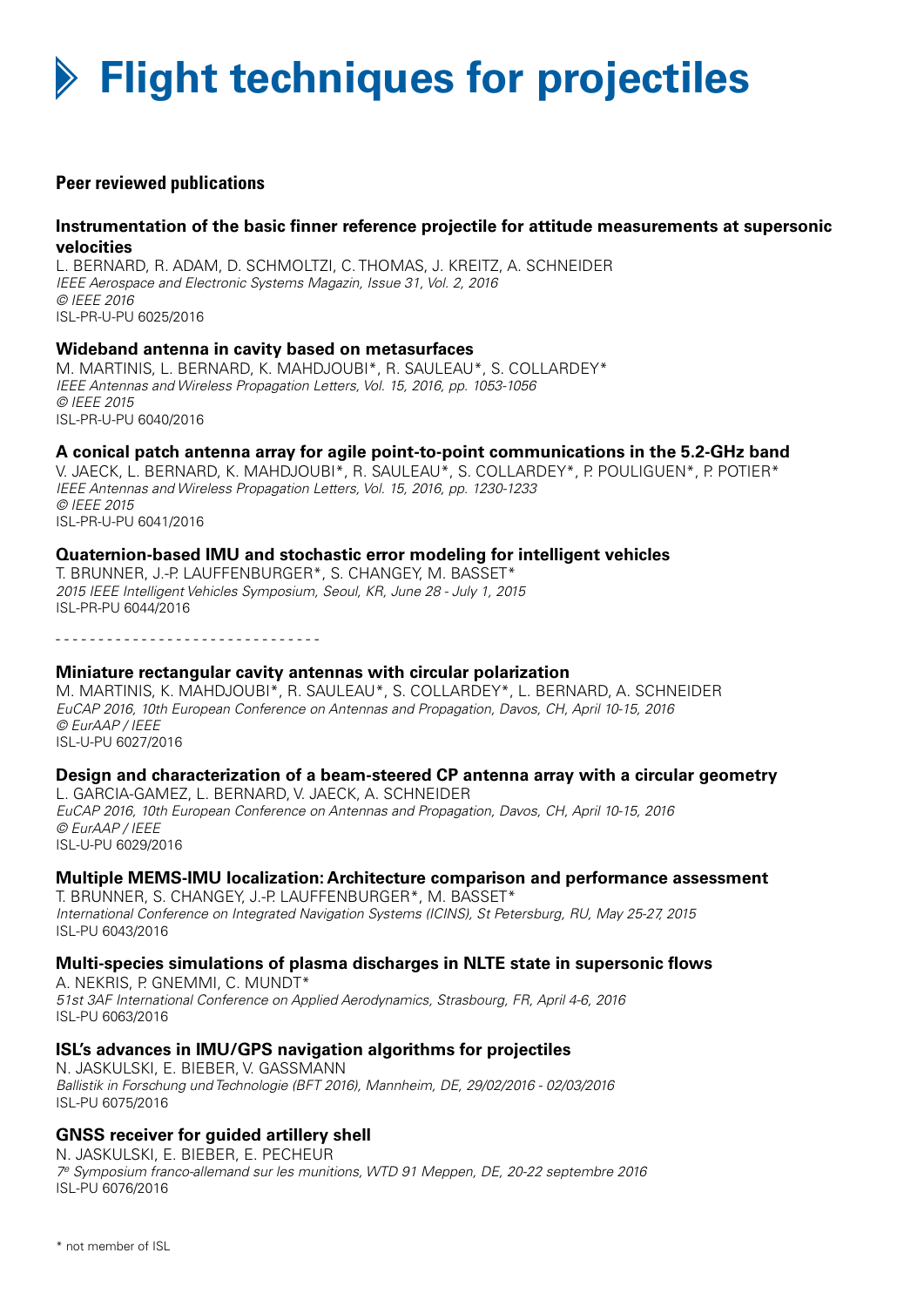# **Modelling and identification of a coaxial birotor UAV from scarce flight data**

E. ROUSSEL, V. GASSMANN, E. LAROCHE *European Control Conference 2016 (ECC'16), Aalborg, DK, June 29 - July 01, 2016* ISL-PU 6077/2016

#### **Conformal phased array in a small conical shape for communications at 5.2 GHz**

V. JAECK, L. BERNARD, K. MAHDJOUBI\*, R. SAULEAU\*, S. COLLARDEY\*, P. POULIGUEN\*, P. POTIER\* *2016 IEEE International Symposium on Phased Array Systems and Technology, Waltham/MA, US, October 18-21, 2016 © 2016 IEEE* ISL-U-PU 6079/2016

#### **Shock tunnels at ISL**

P. GNEMMI, J. SRULIJES, F. SEILER, B. SAUERWEIN, M. BASTIDE, C. REY, P. WEY, B. MARTINEZ, H. ALBERS, G. SCHLÖFFEL, R. HRUSCHKA, T. GAUTHIER *Experimental Methods of Shock Wave Research - DOI 10.1007/978-3-319-23745-9\_6 © Springer International Publishing Switzerland 2016* ISL-U-PU 6106/2016

# **Strategy for robust navigation and control of a coaxial birotor unmanned air vehicle**

E. ROUSSEL, V. GASSMANN, E. LAROCHE *5th Budding Science Colloquium, ISL, Saint-Louis, FR, June 23-24, 2016* ISL-PU 6107/2016

# **Analysis of the Doppler shift due to pendulation and static spinning for projectile antennas**

M. MILLA\*, H. BOEGLEN, L. BERNARD\*, D. SCHMOLTZI, R. VAUZELLE\* *IEEE 27th Annual International Symposium on Personal, Indoor and Mobile Radio Communications (PIMRC), Valencia, ES, September 04-08, 2016 © 2016 PIMRC / IEEE* ISL-U-PU 6108/2016

#### **Real-time computation onboard a projectile based on magnetometers**

E. PECHEUR, S. CHANGEY, R. ADAM *Symposium Ballistik in Forschung und Technologie 2016, Mannheim, DE, 29.02.-02.03. 2016* ISL-PU 6109/2016

# **Real-time computation onboard a projectile based on magnetometers**

E. PECHEUR, S. CHANGEY, R. ADAM *7e Symposium franco-allemand sur les munitions, Meppen, DE, 20-22 septembre 2016* ISL-PU 6110/2016

# **In-flight roll angle estimation for a guided high spin projectile**

R. ADAM, E. PECHEUR, L. BERNARD, S. CHANGEY *IEEE Sensors Applications Symposium 2016 (SAS 2016), Catania, IT, April 20-22, 2016 © 2016 IEEE* ISL-U-PU 6111/2016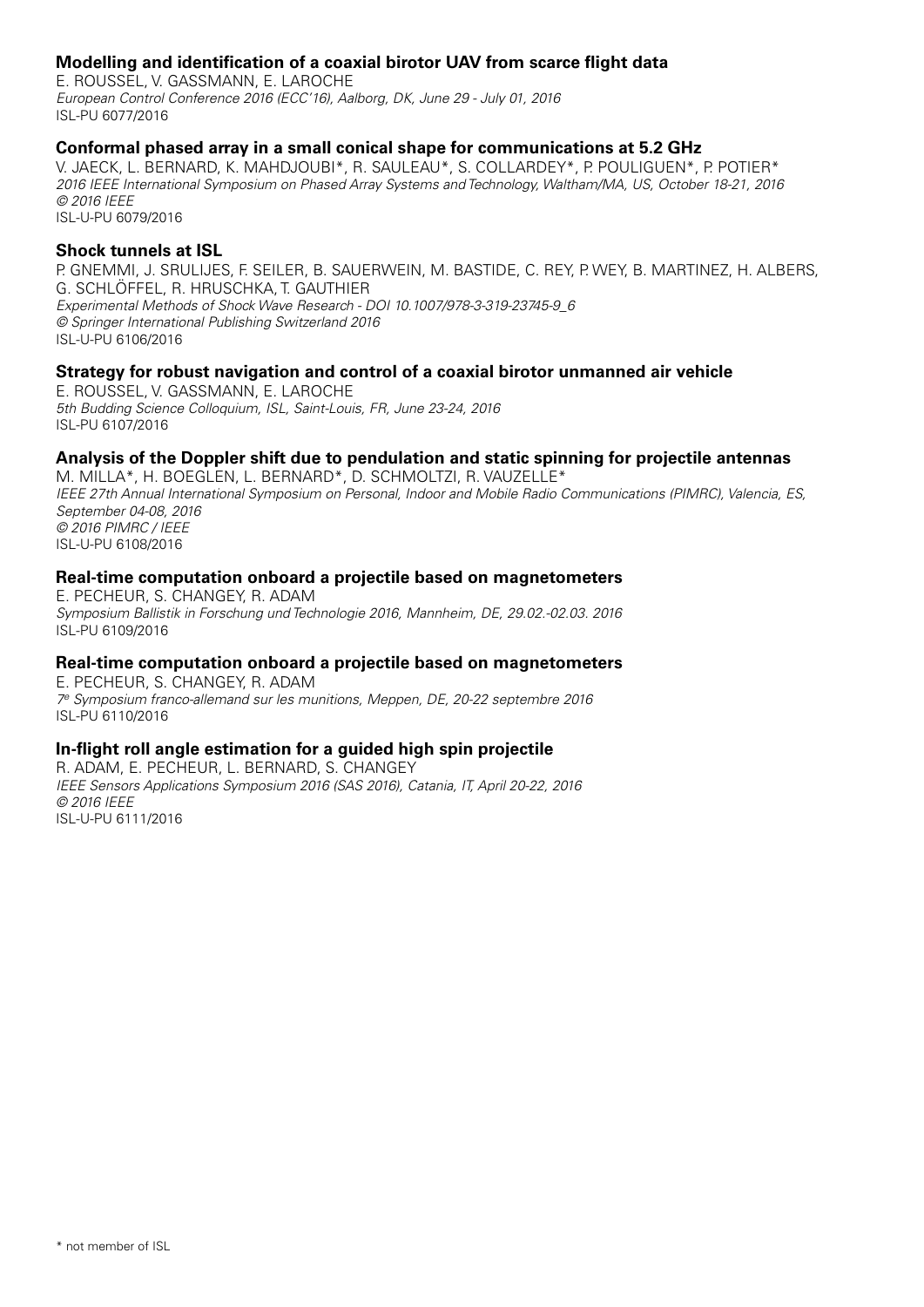# **Laser and electromagnetic technologies**

# **Peer reviewed publications**

# High-pulse-energy mid-infrared fractional-image-rotation-enhancement ZnGeP<sub>2</sub> optical parametric **oscillator**

M. EICHHORN, M. SCHELLHORN, M.W. HAAKESTAD\*, H. FONNUM\*, E. LIPPERT\* *Optics Letters, Vol. 41, No. 11, June 1, 2016 © 2016 Optical Society of America* ISL-PR-U-PU 6038/2016

- - - - - - - - - - - - - - - - - - - - - - - - - - - - - - -

#### **Développement d'une batterie Li-Ion pour des applications d'impulsion de forte puissance**

V. BROMMER, O. LIEBFRIED, S. SCHARNHOLZ *Symposium de Génie Électrique (SGE 2016), Grenoble, FR, 7-9 juin 2016* ISL-PU 6057/2016

# **Recent results in high-energy nonlinear conversion in ZGP**

M. SCHELLHORN, M. EICHHORN *5th French-German Workshop on Oxide, Dielectrics and Laser Crystals, Berlin, DE, September 15-16, 2016* ISL-PU 6058/2016

# **Investigations sur le comportement de capteurs de choc à l'aide d'un accélérateur à bobine d'induction**

C. GAUTHIER-BLUM, L. GERNANDT, S. SCHARNHOLZ, A. GIANI\*, P. COMBETTE\* *Symposium de Génie Électrique (SGE 2016), Grenoble, FR, 7-9 juin 2016* ISL-PU 6059/2016

# **Investigation on scalable high-power lasers with enhanced «eye-safety» for future weapon systems**

K. DIENER, S. BIGOTTA, M. EICHHORN, L. GALECKI, L. GEISS, T. IBACH, H. SCHARF, M. von SALISCH, J. SCHÖNER, G. VINCENT *SPIE Security + Defence 2016, Edinburgh, UK, September 26-29, 2016 - Vol. 9990-2 © 2016 SPIE* ISL-U-PU 6092/2016

# **Fast semiconductor switching modules for transformer coupled LC inversion generators**

R. BISCHOFF, V. BROMMER, M. STOLL, S. SCHARNHOLZ *6th Euro-Asian Pulsed Power Conference (EAPPC) 2016, Estoril, PT, September 18-22, 2016* ISL-PU 6099/2016

#### **Research on Er3+-doped ceramic and crystalline oxide laser media for direct operation in the eye-safe spectral band**

L. GALECKI, S. BIGOTTA, T. LUKASIEWICZ\*, A. KATZ, J. BÖHMLER, S. LEMONNIER, E. BARRAUD, M. EICHHORN *5th French-German Workshop on Oxide, Dielectric and Laser Crystals 2016, Berlin, DE, September 15-16, 2016* ISL-PU 6105/2016

# **Parameter study of an inductively powered railgun**

O. LIEBFRIED, P. FRINGS\* *IEEE 18th International Symposium on Electromagnetic Launch Technology, Wuhan, CN, October 24-28, 2016 © 2016 IEEE* ISL-U-PU 6112/2016

# **Brief review of inductive pulsed power generators for railguns**

O. LIEBFRIED *IEEE 18th International Symposium on Electromagnetic Launch Technology, Wuhan, CN, October 24-28, 2016 © 2016 IEEE* ISL-U-PU 6113/2016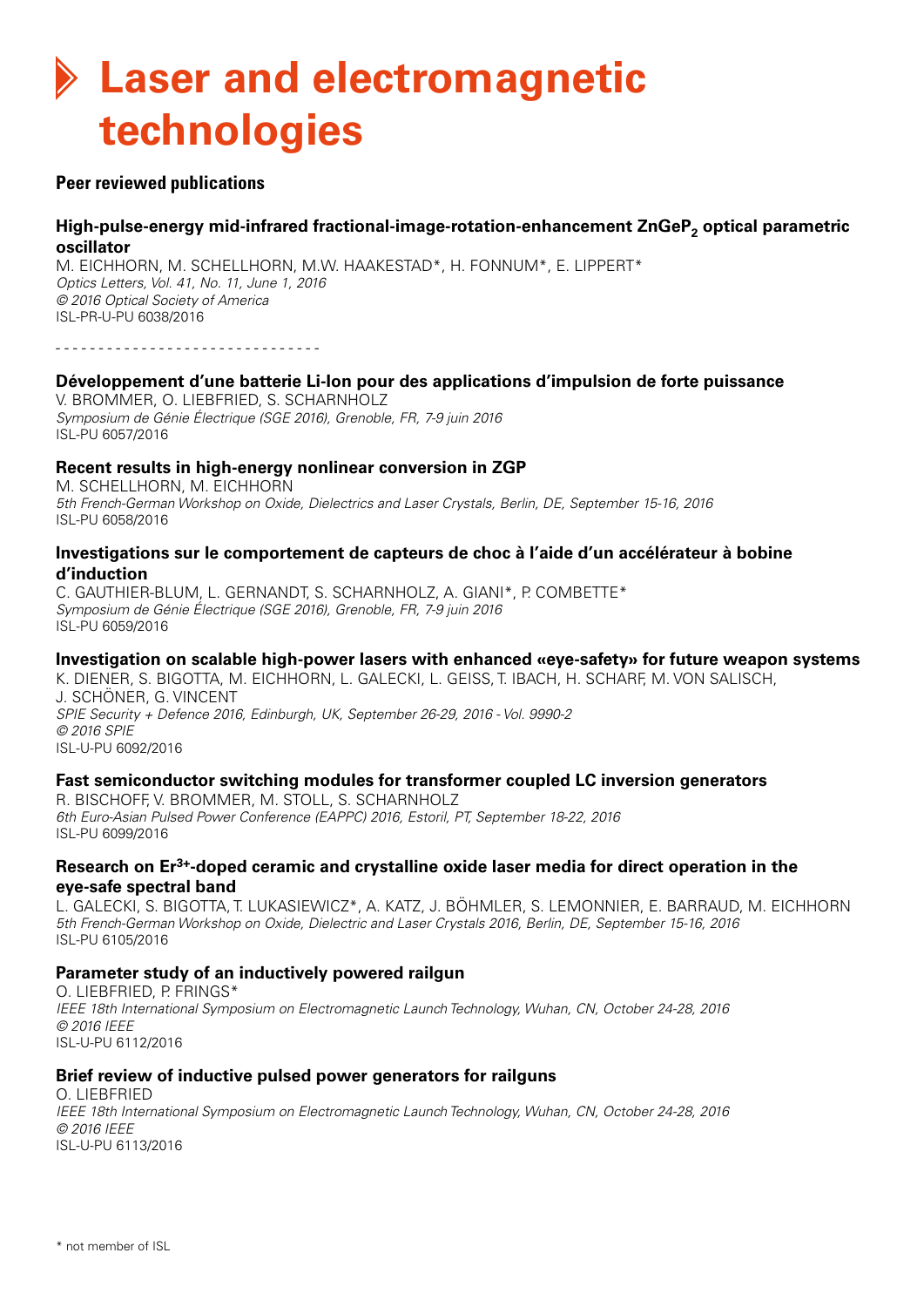# **On the use of lithium batteries at high power pulses discharge rates**

M. MARRACI\*, B. TELLINI\*, O. LIEBFRIED, V. BROMMER *2016 IEEE 2nd International Forum on Research and Technologies for Society and Industry Leveraging a better tomorrow (RTSI), Bologna, IT, September 7-9, 2016 - doi: 10.1109/RTSI.2016.7740604 © IEEE 2016* ISL-U-PU 6130/2016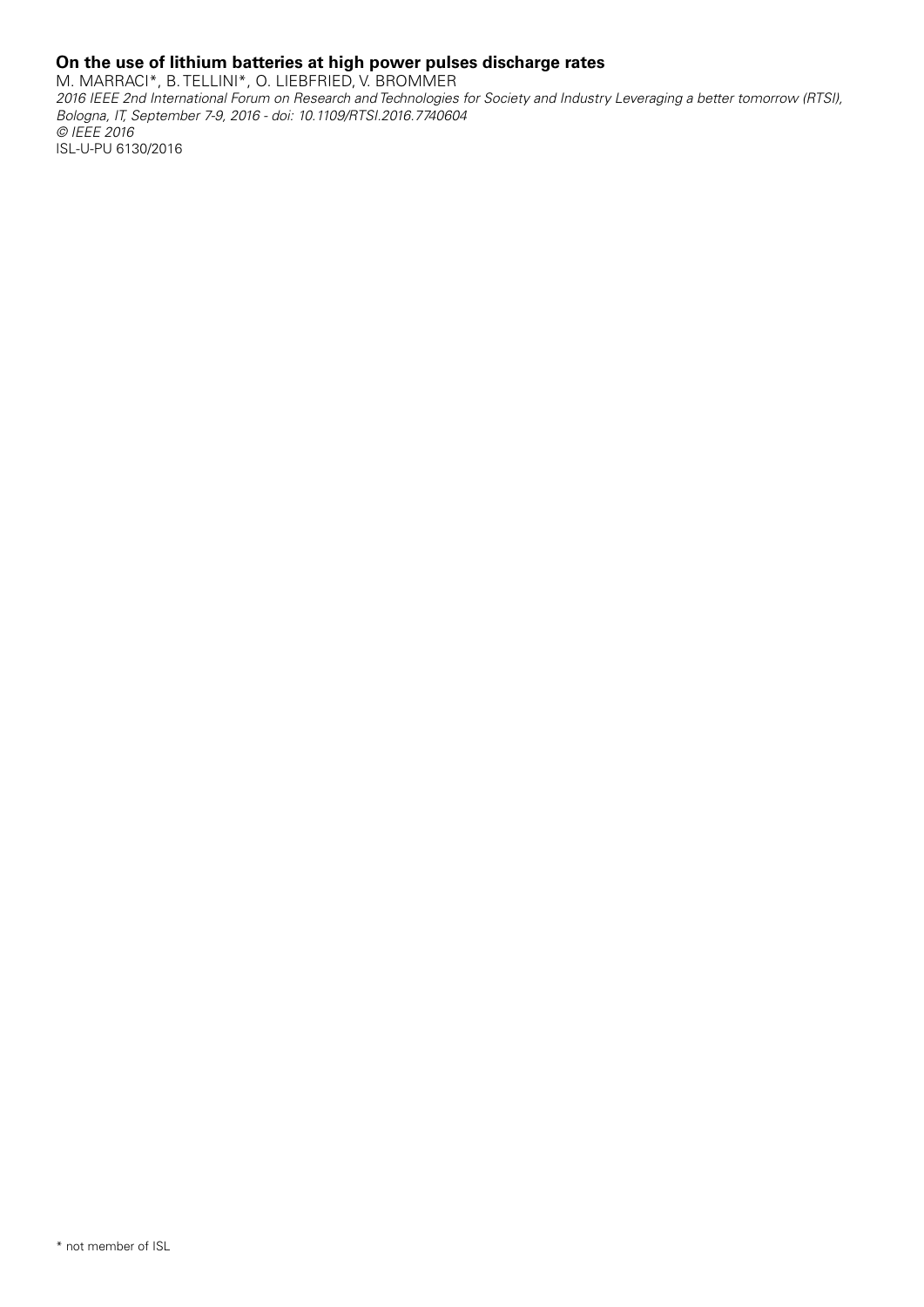# **Protection technologies, security, situational awareness**

# **Peer reviewed publications**

# **Influence of aluminium particles addition on the effects of high density metallic explosive charges**

M.-O. STURTZER, J. MORY, D. ECKENFELS, T. SCHUNCK, J.-F. LEGENDRE *16th International Symposium on the Interaction of the Effects of Munitions with Structures (ISIEMS), Destin/FL, USA, November 9-13, 2015* ISL-PR-PU 6001/2016

#### **Terahertz localized surface plasmon resonances in coaxial microcavities**

W. WITHAYACHUMNANKUL\*, C. M. SHAH\*, C. FUMEAUX\*, K. KALTENECKER, M. WALTHER\*, B.M. FISCHER, D. ABBOTT\*, M. BHASKARAN\*, S. SRIRAM\* *Advanced Optical Materials, Vol. 1, 2013, pp. 443-448 © 2013 WILEY-VCH Verlag GmbH & Co. KGaA, Weinheim* ISL-PR-U-PU 6010/2016

# **Metamaterial fibres for subdiffraction imaging and focusing at terahertz frequencies over optically long distances**

A. TUNIZ\*, K. J. KALTENECKER, B. M. FISCHER, M. WALTHER\*\*, S. C. FLEMING\*, A. ARGYROS\*, B. T. KUHLMEY\* *NATURE COMMUNICATIONS, 2013, Vol. 4 © 2013 Macmillan Publishers Limited* ISL-PR-U-PU 6011/2016

# **Gouy phase shift of a tightly focused, radially polarized beam**

K. J. KALTENECKER, J. C. KÖNIG-OTTO\*, M. MITTENDORFF\*, S. WINNERL\*, H. SCHNEIDER\*, M. HELM\*, H. HELM\*, M. WALTHER\*, B. M. FISCHER *Optica, Vol. 3, No. 1, January 2016, pp. 35-41 © 2016 Optical Society of America* ISL-PR-U-PU 6012/2016

# **A model for behind armor debris from EFP impact**

H. S. KIM\*, W. ARNOLD\*, T. HARTMANN\*, E. ROTTENKOLBER\*, A. KLAVZAR *26th International Symposium on Ballistics, Miami/FL, USA, September 12-16, 2011, pp. 1410-1420* ISL-PR-PU 6014/2016

# **Effects of EFP solidity in terminal ballistics**

H. S. KIM\*, W. ARNOLD\*, T. HARTMANN\*, E. ROTTENKOLBER\*, A. KLAVZAR *26th International Symposium on Ballistics, Miami/FL, USA, September 12-16, 2011, pp. 1429-1437* ISL-PR-PU 6015/2016

# **Cinematographic investigations of the explosively driven dispersion and ignition of solid particles**

Y. GRÉGOIRE\*, M.-O. STURTZER, B. A. KHASAINOV\*, B. VEYSSIÈRE\* *Shock Waves, July 2014, Volume 24, Issue 4, pp. 393-402 © 2014 Springer-Verlag Berlin Heidelberg* ISL-PR-U-PU 6016/2016

# **Impulse source localization in an urban environment: Time reversal versus time matching**

S. CHEINET, L. EHRHARDT, T. BROGLIN *J. Acoust. Soc. Am., 139(1), January 2016, pp. 128-140 © 2016 Acoustical Society of America* ISL-PR-U-PU 6018/2016

# **Evaluation of overpressure prediction models for air blast above the triple point**

L. EHRHARDT, J. BOUTILLIER, P. MAGNAN, C. DECK\*, S. De MEZZO, R. WILLINGER\*, S. CHEINET *Journal of Hazardous Materials (J. Hazard. Mater.), Vol. 311 (2016), pp. 176-185 © 2016 Elsevier B.V. All rights reserved* ISL-PR-U-PU 6023/2016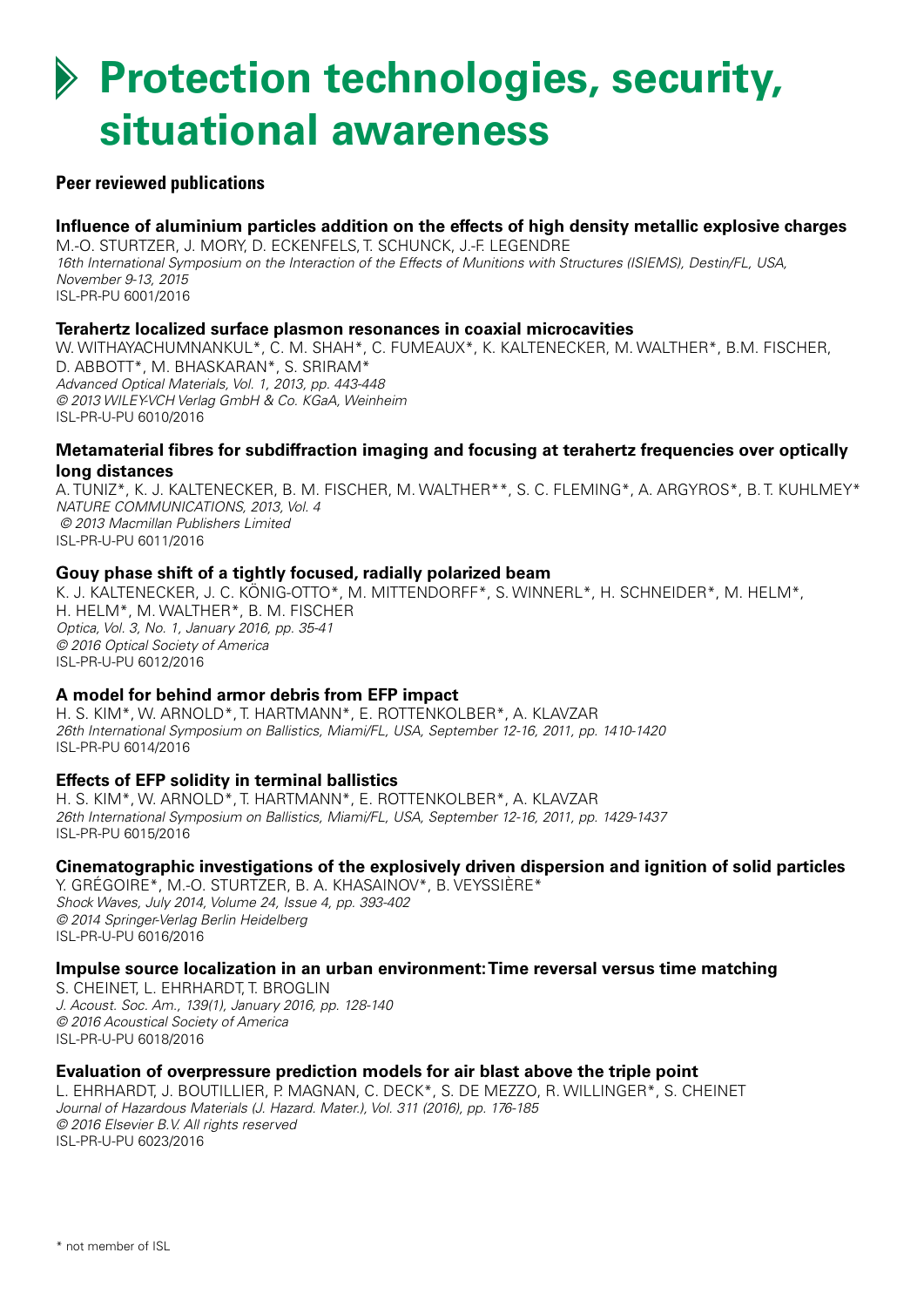# **Relativistic effects in imaging of light in flight with arbitrary paths**

M. LAURENZIS, J. KLEIN, E. BACHER *Optics Letters, Vol. 41, No. 9, May 1 2016, 2001-2004 (2016) © 2016 Optical Society of America* ISL-PR-U-PU 6024/2016

# **Direct method of three-dimensional imaging using the multiple-wavelength range-gated active imaging principle**

A. MATWYSCHUK *APPLIED OPTICS, Vol. 55, No. 14, May 10, 2016 © Optical Society of America 2016* ISL-PR-U-PU 6028/2016

# **An experimental method to assess the thermo-mechanical damage of CFRP subjected to a highly energetic 1.07 µm-wavelength laser irradiation**

V. ALLHEILY, F. LACROIX, A. EICHHORN, L. MERLAT, G. L'HOSTIS\*, B. DURAND\* *Composites Part B 92 (2016), pp. 326-331 © 2016 Elsevier Ltd. All rights reserved* ISL-PR-U-PU 6030/2016

# **Ultrabroadband perfect imaging in terahertz wire media using single-cycle pulses**

K. J. KALTENECKER, A. TUNIZ\*, S. C. FLEMING\*, A. ARGYROS\*, B. T. KUHLMEY\*, M. WALTHER\*, B. M. FISCHER *Optica, Vol. 3, Issue 5, May 2016, pp. 458-464 © 2016 Optical Society of America* ISL-PR-U-PU 6031/2016

# **Nonlinear optical behavior of porphyrin functionalized nanodiamonds: an efficient material for optical power limiting**

O. MULLER, V. PICHOT, L. MERLAT, L. SCHMIDLIN\*, D. SPITZER *APPLIED OPTICS, Vol. 55, No. 14, May 10, 2016, pp. 3801-3808 © 2016 Optical Society of America* ISL-PR-U-PU 6035/2016

# **Understanding how nanoparticle geometry may influence optical limiting**

B. EBERLE\*, S. DENGLER\*, G. RITT\*, O. MULLER *SPIE Newsroom, Lasers & Sources, 18/12/2012 - DOI: 10.1117/2.1201211.004579 © 2012 SPIE* ISL-PR-U-PU 6036/2016

# **Invited Paper - Influence of the geometric shape of silver nanoparticles on optical limiting**

S. DENGLER\*, O. MULLER, G. RITT\*, B. EBERLE\* *Optical Materials and Biomaterials in Security and Defence Systems Technology IX, edited by Roberto Zamboni, François Kajzar, Attila A. Szep Proceedings of SPIE Vol. 8545 854503 © 2012 SPIE* ISL-PR-U-PU 6039/2016

# **Blast mitigation using water mist**

T. SCHUNCK, M.-O. STURTZER, J. MORY, D. ECKENFELS, J.-F. LEGENDRE *4th International Conference on Protective Structures (ICPS4), Beijing, CN, October 18-21, 2016* ISL-PR-PU 6042/2016

# **Light pipe design method and stepper experimentation for interference effects reduction in laser illumination**

J.-M. POYET, Y. LUTZ *Optical Engineering, Vol. 55(7), July 2016 © 2016 SPIE* ISL-PR-U-PU 6050/2016

# **Cross-frequency coherence and pulse propagation in a turbulent atmosphere**

V. E. OSTASHEV\*, D. K. WILSON\*, S. L. COLLIER\*, J. E. CAIN\*, S. CHEINET *Journal of the Acoustical Society of America, Vol. 140 (1), July 2016, pp. 678-691 © 2016 Acoustical Society of America* ISL-PR-U-PU 6052/2016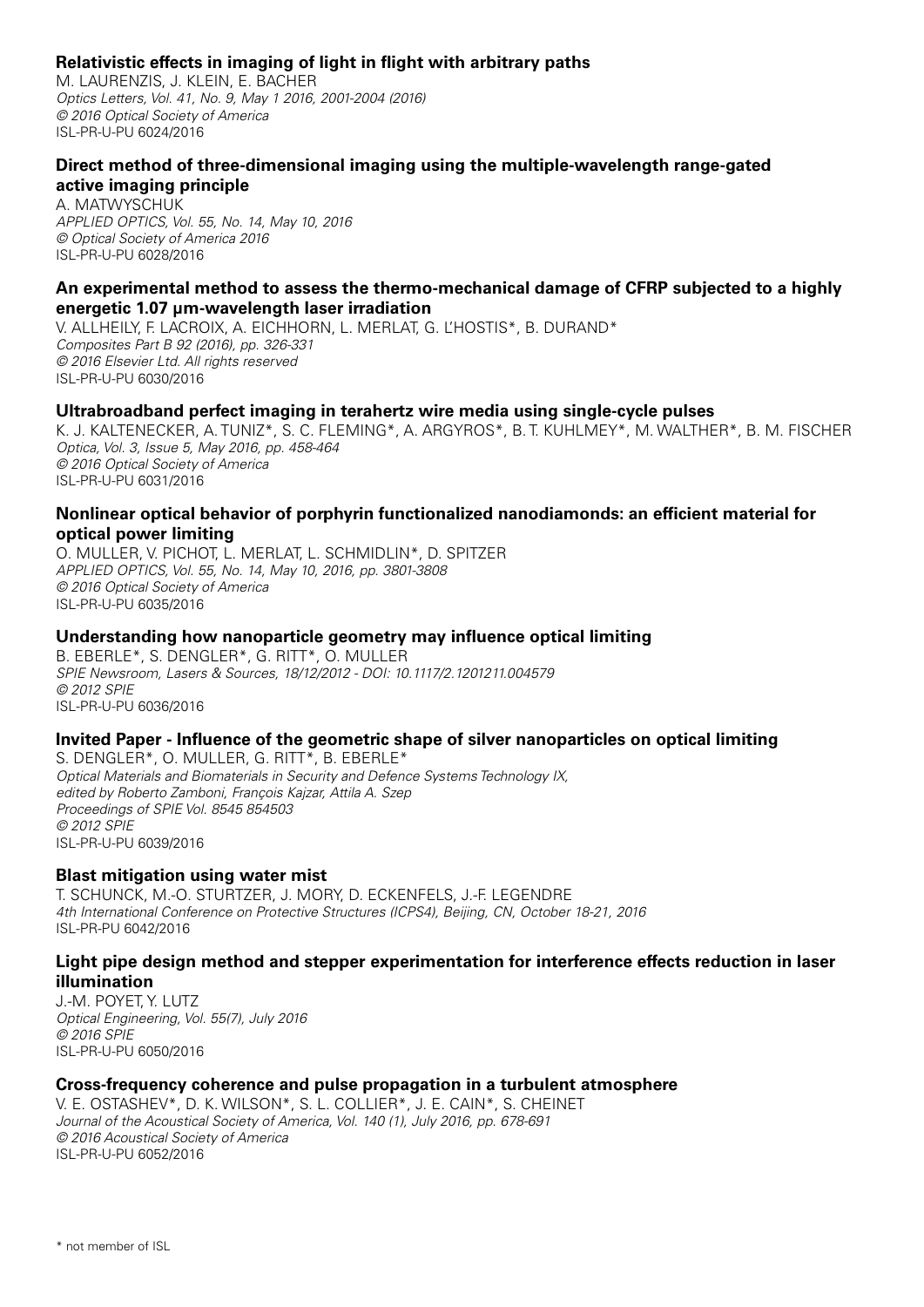# **Nonlinear optical effects in colloidal carbon nanohorns - a new optical limiting material**

S. DENGLER\*, O. MULLER, C. HEGE\*, B. EBERLE\* *Journal of Physics D: Applied Physics 49 (2016) © 2016 IOP Publishing Ltd* ISL-PR-U-PU 6053/2016

# **Numerical simulation of the air blast interaction with simplified structures**

L. EHRHARDT, J. BOUTILLIER, P. MAGNAN, C. DECK\*, S. DE MEZZO, R. WILLINGER\*, P. NAZ *24th International Symposium on Military Aspects of Blast and Shock (MABS 2016), Halifax/CA, US, September 18-23, 2016* ISL-PR-PU 6080/2016

#### **Thermomechanical behavior of aeronautic structural carbon epoxy composite submitted to a laser irradiation**

F. LACROIX, V. ALLHEILY, K. DIENER, A. EICHHORN, M. GILLET\*, G. L'HOSTIS\* *COST 7221, Composite Structures, 143 (2016), pp. 220-229 © 2016 Elsevier Ltd.* ISL-PR-U-PU 6085/2016

# **Blast amplification by fabrics: A new numerical formulation**

L. EHRHARDT, P. MAGNAN, M. SUN\* *24th International Symposium on Military Aspects of Blast and Shock (MABS 2016), Halifax, CA, September 18-23, 2016* ISL-PR-PU 6087/2016

# **The behavior of translucent composite laminates under highly energetic laser irradiations**

V. ALLHEILY, L. MERLAT, F. LACROIX, A. EICHHORN, G. L'HOSTIS\* *9th International Conference on Photonic Technologies (LANE 2016), Physics Procedia 83 (1044-1054), Elsevier doi: 10.1016/j.phpro.2016.08.110 © The Authors* ISL-PR-PU 6088/2016

# **Failure mechanisms of armor steels under EFP impact**

A. KLAVZAR, T. WOLF, R. NÜSING *LWAG Light-Weight Armour for Defence & Security, Grenoble, FR, October 17-18, 2016* ISL-PR-PU 6096/2016

#### **Numerical and experimental investigations on ricochet of 7.62 mm NATO projectiles against aluminium targets**

M. SEIDL, T. WOLF *LWAG Light-Weight Armour for Defence & Security, Grenoble, FR, October 17-18, 2016* ISL-PR-PU 6097/2016

# **New experimental data on blast interaction with instrumented structures**

J. BOUTILLIER, S. DeMEZZO, C. DECK, L. EHRHARDT, P. MAGNAN, P. NAZ, R. WILLINGER *24th International Symposium on the Military Aspects of Blast and Shock - MABS 24, Halifax, CA, September 18-23, 2016* ISL-PR-PU 6100/2016

# **Shock wave interaction with reduced-scale simplified torso surrogates**

J. BOUTILLIER, S. DeMEZZO, C. DECK, L. EHRHARDT, P. MAGNAN, P. NAZ, R. WILLINGER *IRCOBI 2016 Conference, Malaga, ES, September 14-16, 2016, Spainarticle IRC 16-59, pp. 428-439 © IRCOBI 2016* ISL-PR-U-PU 6101/2016

# **Time matching localization of impulse sounds in high-building, non-line-of-sight configurations**

S. CHEINET, L. EHRHARDT, T. BROGLIN, M. COSNEFROY\* *Acta Acustica united with Acustica, Vol. 102 (2016), 1118-1127 - DOI 10.3813/AAA.919023 © S.Hirzel Verlag · EAA* ISL-PR-U-PU 6102/2016

# **Influence of blast propagation on multiphase explosion mitigating material**

C. BREDA, M.-O. STURTZER, S. KERAMPRAN\*, J.-F. LEGENDRE *24th International Symposium on the Military Aspects of Blast and Shock - MABS 24, Halifax, CA, September 18-23, 2016* ISL-PR-PU 6103/2016

# **Analysis of planar and spherical shock-wave mitigation by wet aqueous foams**

C. BREDA, S. KERAMPRAN\*, M.-O. STURTZER, M. ARRIGONI\*, J.-F. LEGENDRE *22nd International Shock Interaction Symposium, Glasgow, UK, July 4- 8, 2016* ISL-PR-PU 6104/2016

\* not member of ISL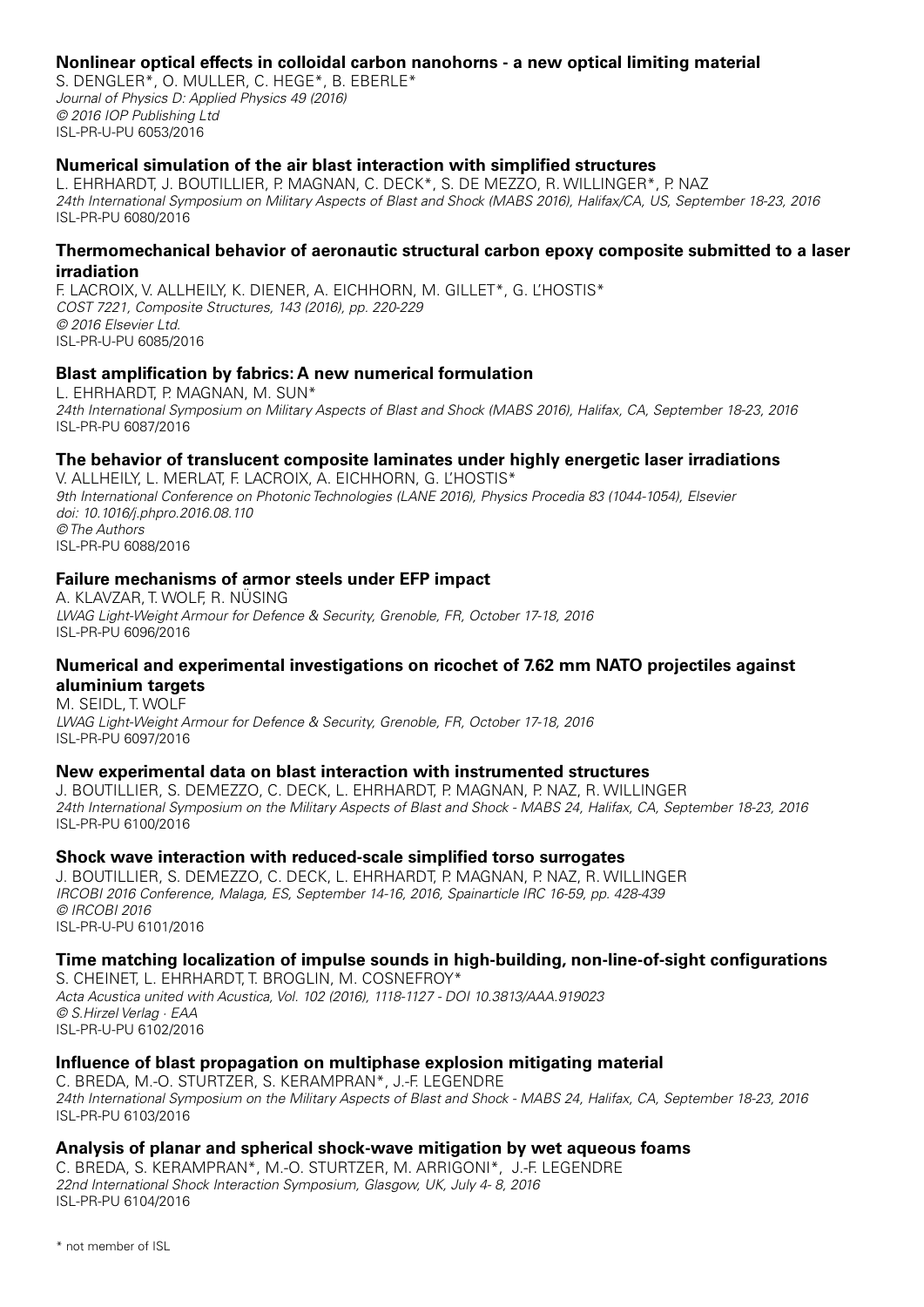# **The thermo-optical behavior of composite laminates under highly energetic laser irradiations**

V. ALLHEILY, L. MERLAT, F. LACROIX, A. EICHHORN, G. L'HOSTIS\* *21st International Symposium on High Power Laser Systems and Applications (HPLS&A 2016), Gmunden, AT, September 5-9, 2016 © 2016 HPLS&A 2016* ISL-PR-U-PU 6121/2016

#### **A critical literature review on primary blast thorax injury and their outcomes**

J. BOUTILLIER, C. DECK, P. MAGNAN, P. NAZ, R. WILLINGER *Journal of Trauma and Acute Care Surgery 2016, Vol. 81, pp. 371-379 © 2016 Wolters Kluwer Health, Inc* ISL-PR-U-PU 6124/2016

- - - - - - - - - - - - - - - - - - - - - - - - - - - - - - -

# **THz pulse propagation along inkjet-printed metal stripes: Towards a 3D wire-medium for subwavelength imaging**

K. J. KALTENECKER, B. M. FISCHER, P. BOLLGRUEN\*, J. G. KORVINK\*, M. WALTHER\* *IRMMW-THz 2012, 37th International Conference of Infrared, Millimeter and Terahertz Waves, University of Wollongong, AU, September 23-28, 2012 © 2012 IEEE* ISL-U-PU 6002/2016

#### **Terahertz magnetic plasmon waveguides**

W. WITHAYACHUMNANKUL\*, K. KALTENECKER, H. LIU\*, C. FUMEAUX\*, D. ABBOTT\*, M. WALTHER\* *IRMMW-THz 2012, 37th International Conference of Infrared, Millimeter and Terahertz Waves, University of Wollongong, AU, September 23-28, 2012 © 2012 IEEE* ISL-U-PU 6003/2016

#### **Plasmonic focusing on metal and semiconductor disks under radially polarized terahertz illumination**

K. KALTENECKER, J. WALLAUER\*, S. WASELIKOWSKI\*, J. HODAPP\*, C. FISCHER\*, S. WINNERL\*, H. SCHNEIDER\*, B.M. FISCHER, M. WALTHER\* *IRMMW-THz 2013 - 38th International Conference on Infrared, Millimeter, and Terahertz Waves, Mainz, DE, September 1-6, 2013 © 2013 IEEE* ISL-U-PU 6004/2016

# **Spectroscopic investigation of the far-infrared properties of liquid crystals**

M. REUTER\*, N. VIEWEG\*, B. M. FISCHER, P. KULA\*, R. DABROWSKI\*, M.A. CELIK\*, G. FRENKING\*, M. KOCH\*, P.U. JEPSEN\* *IRMMW-THz 2013 - 38th International Conference on Infrared, Millimeter, and Terahertz Waves, Mainz, DE, September 1-6, 2013 © 2013 IEEE* ISL-U-PU 6005/2016

# **THz metamaterials based on metal-insulator transition of VO<sub>2</sub> patterns**

K. J. KALTENECKER, J. LEROY\*, A. CRUNTEANU\*, G. HUMBERT\*, B. M. FISCHER, M. WALTHER\* *IRMMW-THz 2014 - 39th International Conference on Infrared, Millimeter, and Terahertz Waves, University of Arizona, Tucson/AZ, US, September 14-19, 2014 © 2014 IEEE* ISL-U-PU 6006/2016

# **Sub-diffraction imaging in the THz range using wire array metamaterial fibers and stacked layers of inkjet printed wire grids**

K. J. KALTENECKER, A. TUNIZ\*, P. BOLLGRUEN\*, D. MAGER\*, J. G. KORVINK\*, S. C. FLEMING\*, A. ARGYROS\*, B. T. KUHLMEY\*, B. M. FISCHER, M. WALTHER\*

*Metamaterials 2013 - 7th International Congress on Advanced Electromagnetic Materials in Microwaves and Optics, Bordeaux, FR, September 16-21, 2013*

*© 2013 IEEE* ISL-U-PU 6007/2016

# **Perfect image transport by a wire array metamaterial fiber**

K. J. KALTENECKER, A. TUNIZ\*, A. ARGYROS\*, S.C. FLEMING\*, B. KUHLMEY\*, M. WALTHER\*, B.M. FISCHER *IRMMW-THz 2015, 40th International Conference on Infrared, Millimeter, and Terahertz Waves, Chinese University of Hong Kong, HK, August 23-28, 2015 © 2015 IEEE*

ISL-U-PU 6008/2016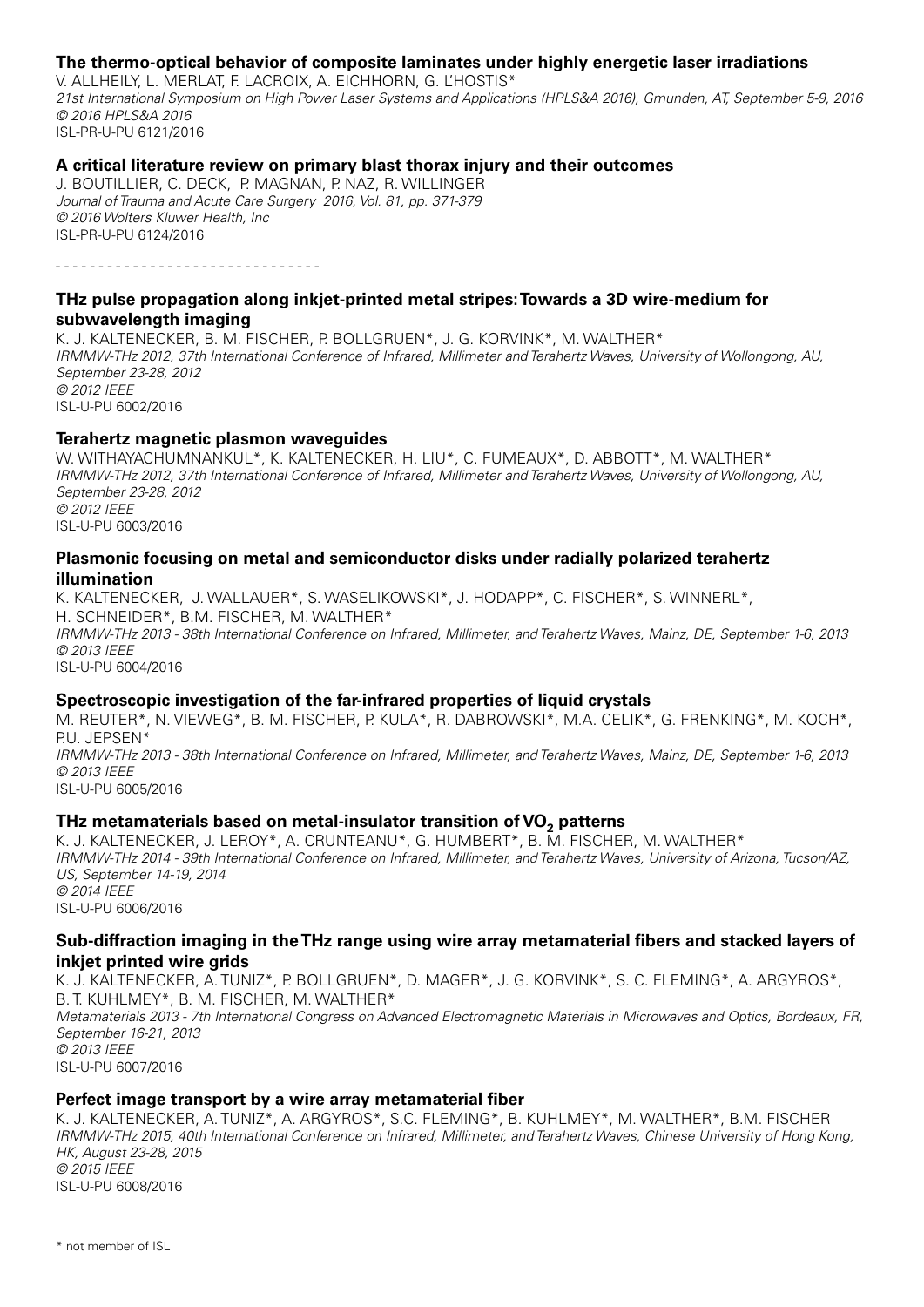# **Ultrabroadband spectroscopy for security applications**

S. ENGELBRECHT, L. BERGÉ\*, S. SKUPIN\*, T. WANG\*, P.U. JEPSEN\*, B.M. FISCHER *IRMMW-THz 2015, 40th International Conference on Infrared, Millimeter, and Terahertz Waves, Chinese University of Hong Kong, HK, August 23-28, 2015 © 2015 IEEE* ISL-U-PU 6009/2016

# **Time-frequency representation of terahertz time domain spectroscopy signals based on the Stockwell transform**

Z. BOUGUILA\*, B. FISCHER, A. MOUKADEM\*, A. DIETERLEN\* *IRMMW-THz 2014 - 39th International Conference on Infrared, Millimeter, and Terahertz Waves, University of Arizona, Tucson/AZ, US, September 14-19, 2014 © 2014 IEEE* ISL-U-PU 6013/2016

# **De la détection acoustique de tirs à la restitution 3D des alertes et de la communication audio**

P. NAZ, V. ZIMPFER, S. HENGY, M. LAURENZIS, M. CHRISTOPH, P. HAMERY *Acoustique & Techniques, Vol. 81, Février 2016, pp. 27-31* ISL-PU 6021/2016

# **Dégradation des performances de localisation sonore causée par des systèmes tactiques de communication et protection**

T. JOUBAUD, V. ZIMPFER, A. GARCIA\*, C. LANGRENNE\* *13e Congrès Français d'Acoustique (CFA 2016), Le Mans, FR, 11-15 avril 2016* ISL-PU 6026/2016

# **Localisation de sources impulsionnelles en milieu urbain**

S. CHEINET, L. EHRHARDT, T. BROGLIN *13e Congrès Français d'Acoustique (CFA 2016), Le Mans, FR, 11-15 avril 2016* ISL-PU 6032/2016

# **Effets de la turbulence sur des impulsions acoustiques se propageant près du sol**

S. CHEINET, M. COSNEFROY, D. WILSON\*, V. OSTASHEV\*, S. COLLIER\*, J. CAIN\* *13e Congrès Français d'Acoustique (CFA 2016), Le Mans, FR, 11-15 avril 2016* ISL-PU 6033/2016

# **Étude des chemins acoustiques prépondérants lors d'une écoute avec un émetteur ostéophonique**

V. ZIMPFER, P. HAMERY, G. BLANCK, J. ROSIER\* *13e Congrès Français d'Acoustique (CFA 2016), Le Mans, FR, 11-15 avril 2016* ISL-PU 6034/2016

# **Comparaison entre un modèle électroacoustique et des mesures LDV pour la caractérisation d'un transducteur électromagnétique à conduction osseuse**

Y. PENE\*, J. DURY\*, J. ROSIER\*, V. ZIMPFER, P. HAMERY, G. BLANCK *13e Congrès Français d'Acoustique (CFA 2016), Le Mans, FR, 11-15 avril 2016* ISL-PU 6045/2016

# **Le retournement temporel en milieu réverbérant pour localiser une source supersonique**

G. MAHENC\*, E. BAVU\*, P. HAMERY, S. HENGY, M. MELON\* *13e Congrès Français d'Acoustique (CFA 2016), Le Mans, FR, 11-15 avril 2016* ISL-PU 6046/2016

# **Détection, classification et suivi de trajectoire de sources acoustiques par captation pression-vitesse sur capteurs MEMS numériques**

A. RAMAMONJY, E. BAVU\*, A. GARCIA\*, S. HENGY *13e Congrès Français d'Acoustique (CFA 2016), Le Mans, FR, 11-15 avril 2016* ISL-PU 6047/2016

# **A computational parametric study on «cookie-cutter» projectiles**

F. RONDOT *29th International Symposium on Ballistics, Edinburgh, Scotland, UK, May 09-13, 2016 © The International Ballistics Society* ISL-U-PU 6049/2016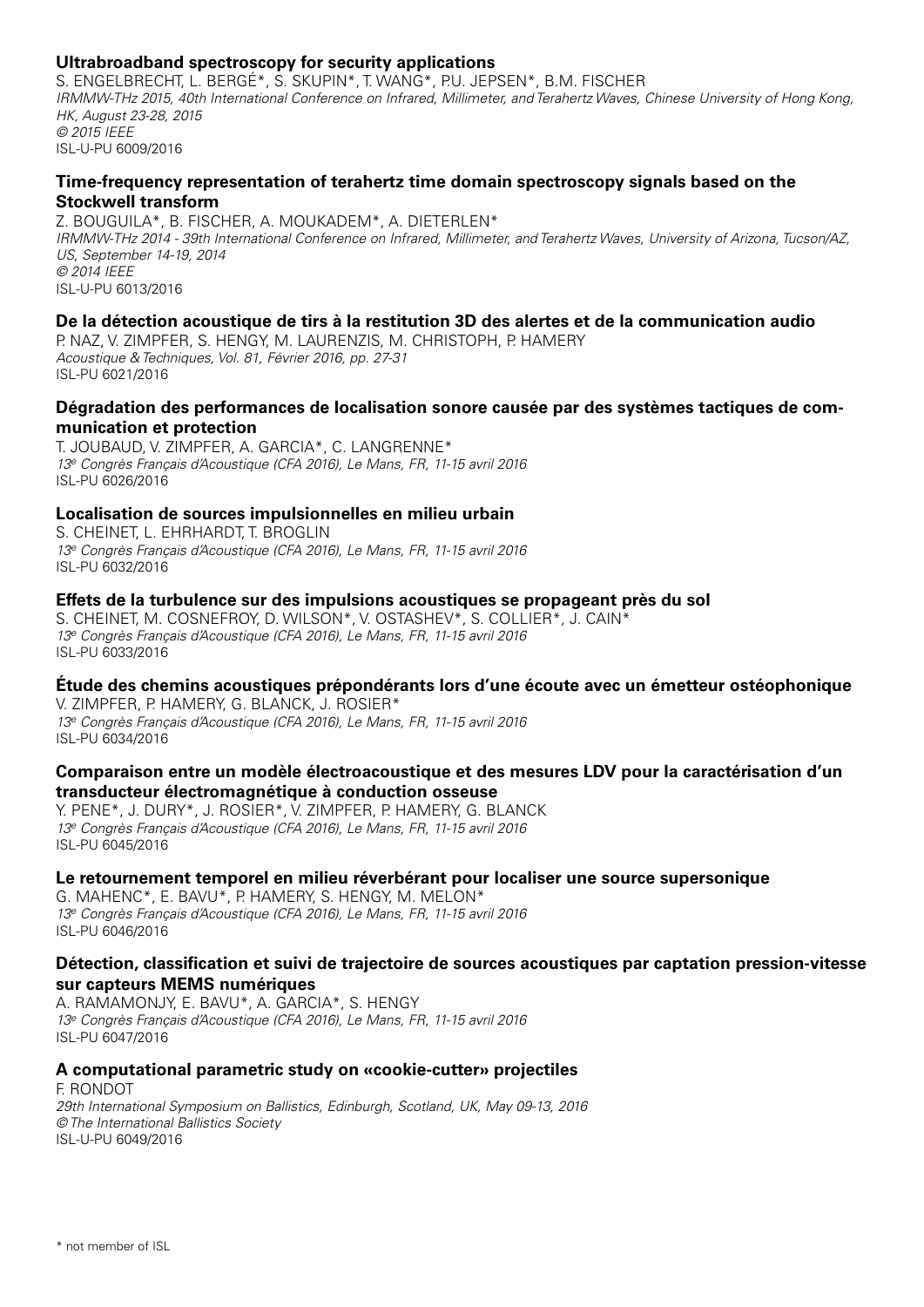# **Detection of small UAVs - Project OASYS²**

M. LAURENZIS, S. HENGY, L. MERLAT, R. SCHMITT, C. ALLHEILY, P. NAZ, F. CHRISTNACHER, B.M. FISCHER *Security Research Conference, 11th Future Security, Berlin, DE, September 13-14, 2016, Proceedings - Editors: Oliver Ambacher, Rüdiger Quay, Joachim Wagner © Fraunhofer Verlag, 2016* ISL-U-PU 6067/2016

# **Optical and acoustical UAV detection**

F. CHRISTNACHER, S. HENGY, M. LAURENZIS, A. MATWYSCHUK, P. NAZ, S. SCHERTZER, G. SCHMITT *SPIE Security + Defense Symposium 2016, Electro-Optical Remote Sensing X, Edinburgh, GB, September 26-29, 2016, Proc. of SPIE Vol. 9988, 99880B - doi: 10.1117/12.2240752 © 2016 SPIE* ISL-U-PU 6069/2016

# **Image enhancement and color constancy for a vehicle-mounted change detection system**

M. TEKTONIDIS, D. MONNIN *SPIE Security + Defence Conference on Electro-Optical Remote Sensing, Edinburgh, GB, September 26-29, 2016, Proc. of SPIE Vol. 9988, 998808 - doi: 10.1117/12.2240307 © 2016 SPIE* ISL-U-PU 6081/2016

# **Detection of small UAVs - Project OASYS²**

M. LAURENZIS, S. HENGY, L. MERLAT, R. SCHMITT, V. ALLHEILY, P. NAZ, F. CHRISTNACHER, B. M. FISCHER *Security Research Conference, 11th Future Security, Berlin, DE, September 13-14, 2016 © Fraunhofer Verlag 2016* ISL-U-PU 6083/2016

# **Optically lightweight tracking of objects around a corner**

J. KLEIN, C. PETERS\*, J. MARTIN\*, M. LAURENZIS, M. B. HULLIN\* *arXiv.org, Cornell University Library, Computer Science, Computer Vision and Pattern Recognition, arXiv:1606.01873 (2016)* ISL-PU 6084/2016

# **Shock amplification behind fabrics**

L. EHRHARDT, M. SUN\*, R. MARUYAMA, P. MAGNAN *International Conference on Flow Dynamics, Sendai, JP, October 10-12, 2016* ISL-PU 6086/2016

# **Fragment-simulating impacts into aluminum plates**

T. FRAS, A. KLAVZAR, T. WOLF *29th International Symposium on Ballistics, Edinburgh, GB, May 9-13, 2016* ISL-PU 6089/2016

# **Influence of add-on bainitic plates perforated by slotted holes on the protective performance of lightweight armour systems**

T. FRAS, A. MURZYN, N. FADERL *11th International Armament Conference on Scientific Aspects of Armament and Safety Technology, Ryn, PL, September 19-22, 2016* ISL-PU 6090/2016

# **Modeling of steels under impact loadings**

T. FRAS

*Carl-Cranz-Gesellschaft Seminar WW 1.03, Moderne Stahllegierungen für Sicherheitsbleche, München, DE, 21.-22.06.2016* ISL-PU 6091/2016

# **Chemometrics applied to terahertz and Raman spectra for explosives analysis**

J. B. SLEIMAN\*, S. ENGELBRECHT, L. MERLAT, B. FISCHER, B. BOUSQUET\*, P. MOUNAIX *41st International Conference on Infrared, Millimeter, and Terahertz Waves (IRMMW-THz 2016), Copenhagen, DK, September 25-30, 2016 - DOI: 10.1109/IRMMW-THz.2016.7758801 © 2016 IEEE* ISL-U-PU 6115/2016

# **Ultrabroadband THz time-domain spectroscopy of biomolecular crystals**

K. J. KALTENECKER, S. ENGELBRECHT, K. IWASZCZUK\*, B. M. FISCHER, P. U. JEPSEN\* *41st International Conference on Infrared, Millimeter, and Terahertz Waves (IRMMW-THz 2016), Copenhagen, DK, September 25-2016 - DOI: 10.1109/IRMMW-THz.2016.7758801 © 2016 IEEE* ISL-U-PU 6120/2016